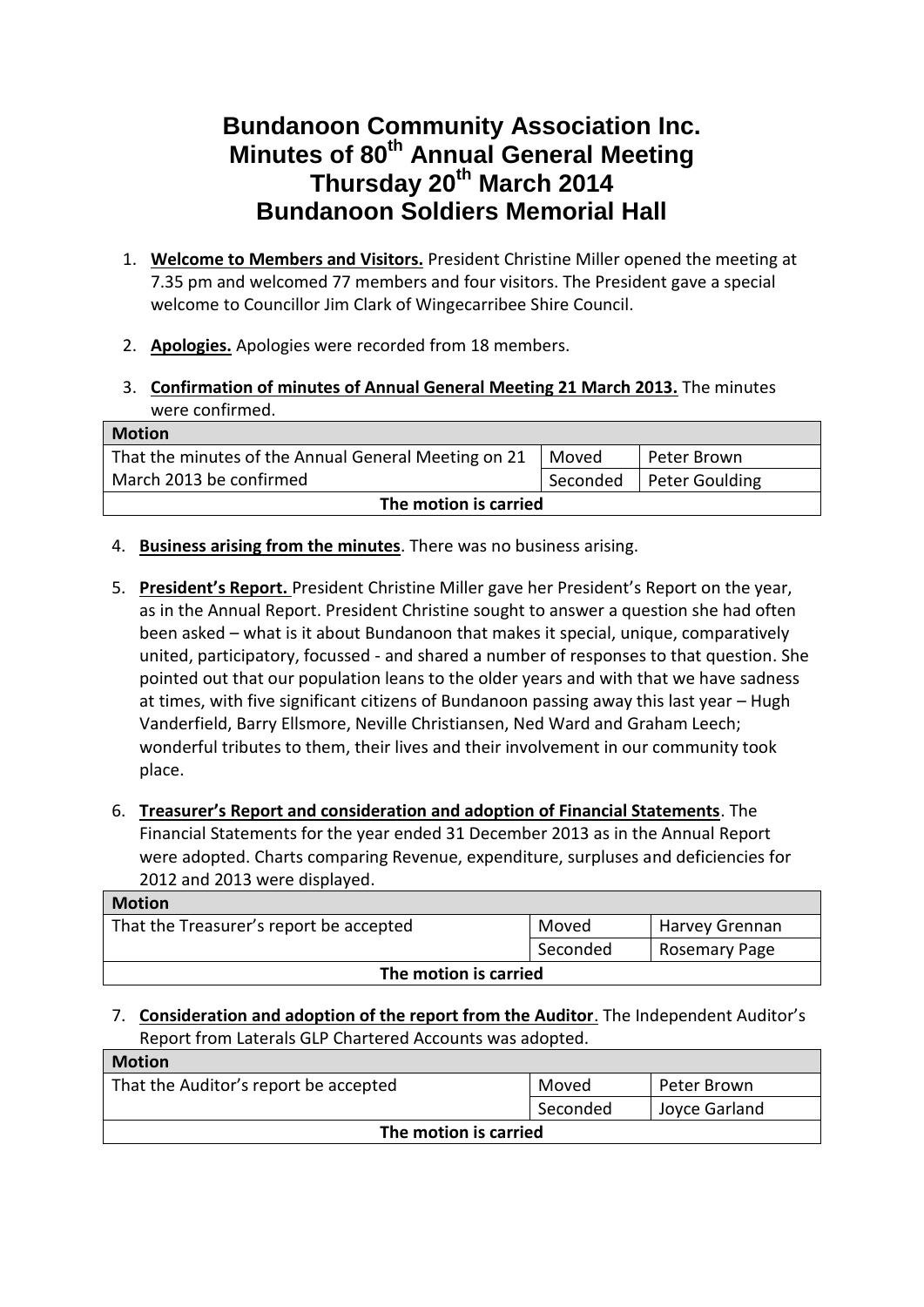8. **Consideration and adoption of Annual Reports from Subcommittees.** Reports from subcommittees, as in the Annual Report, were accepted.

| <b>Motion</b>                               |          |                    |
|---------------------------------------------|----------|--------------------|
| That reports from subcommittees be accepted | Moved    | Patrick Fitzgerald |
|                                             | Seconded | Pamela Bennett     |
| The motion is carried                       |          |                    |

- 9. **Election of Officers and Committee members for 2014-15.** Past President Ralph Clark took the chair and reported that the following seven people had been nominated and seconded. There were no other candidates, and the seven were declared elected unopposed
	- i. President: Christine Miller
	- ii. Vice President: Danien Beets
	- iii. Secretary: Alan Olsen
	- iv. Treasurer: Sandra Nicholls
	- v. Committee: Patrick Fitzgerald, Peter Stewart, Geoff McCubbin.

Geoff McCubbin, the newly elected member of the committee, outlined his background and the skills he brings to his role.

10. **Appointment of Auditor.** It was agreed that Laterals GLP Chartered Accountants would continue in the role of auditor.

| <b>Motion</b>                                       |          |                 |
|-----------------------------------------------------|----------|-----------------|
| That Laterals GLP Chartered Accountants continue as | Moved    | Danien Beets    |
| Auditor                                             | Seconded | Lynette Raymond |
| The motion is carried                               |          |                 |

- 11. **Public Officer.** Peter Goulding continues in the role of Public Officer.
- 12. **Special Resolution: That this meeting of Bundanoon Community Association grants life membership to Rosemary Page in recognition of long and outstanding service to the Association and the Bundanoon community.** Past President Ralph Clark described the long service that Rosemary Page and John Brock had given to the Bundanoon Community Association and to the Bundanoon community. Rosemary and John were in charge of the BCA Movie committee for a decade and remain involved. Cinema Rex in the 1934 Bundanoon Soldiers' Memorial Hall shows five films each year. The original 1928 projectors were replaced with 1948 reel-to-reel models, whose idiosyncrasies were often the source of audience merriment and frustration for the projectionist. The most recent movie night, The Castle, saw the launch of recently-installed digital equipment. Rosemary and John have been on the Hall committee, seeing significant changes, including the building, by volunteers, of new kitchens. Until recently the couple distributed Bundanoon's traditional Welcome Packs to new residents. John was largely responsible for the installation of the festive lighting in the main street.